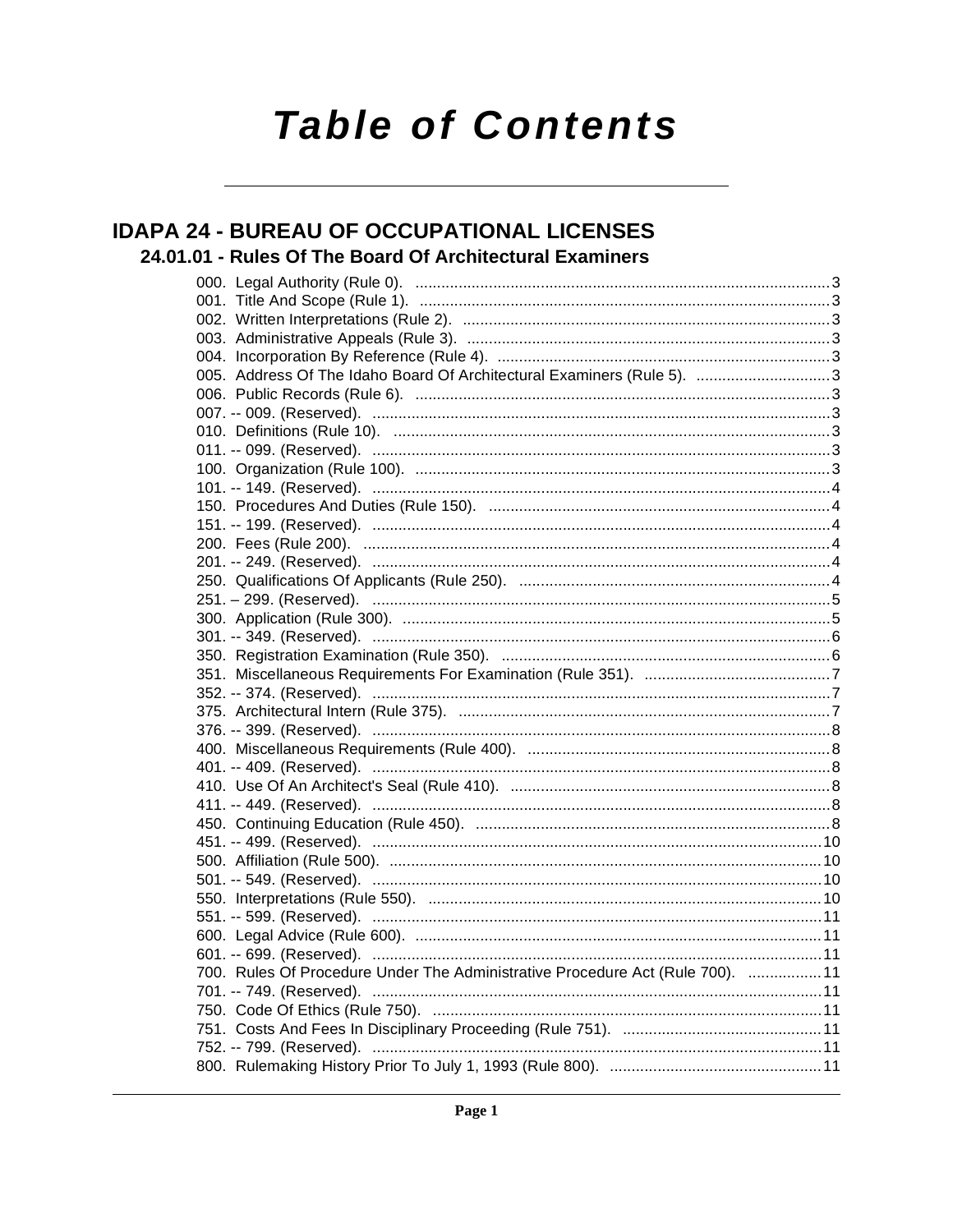Table of Contents (cont'd)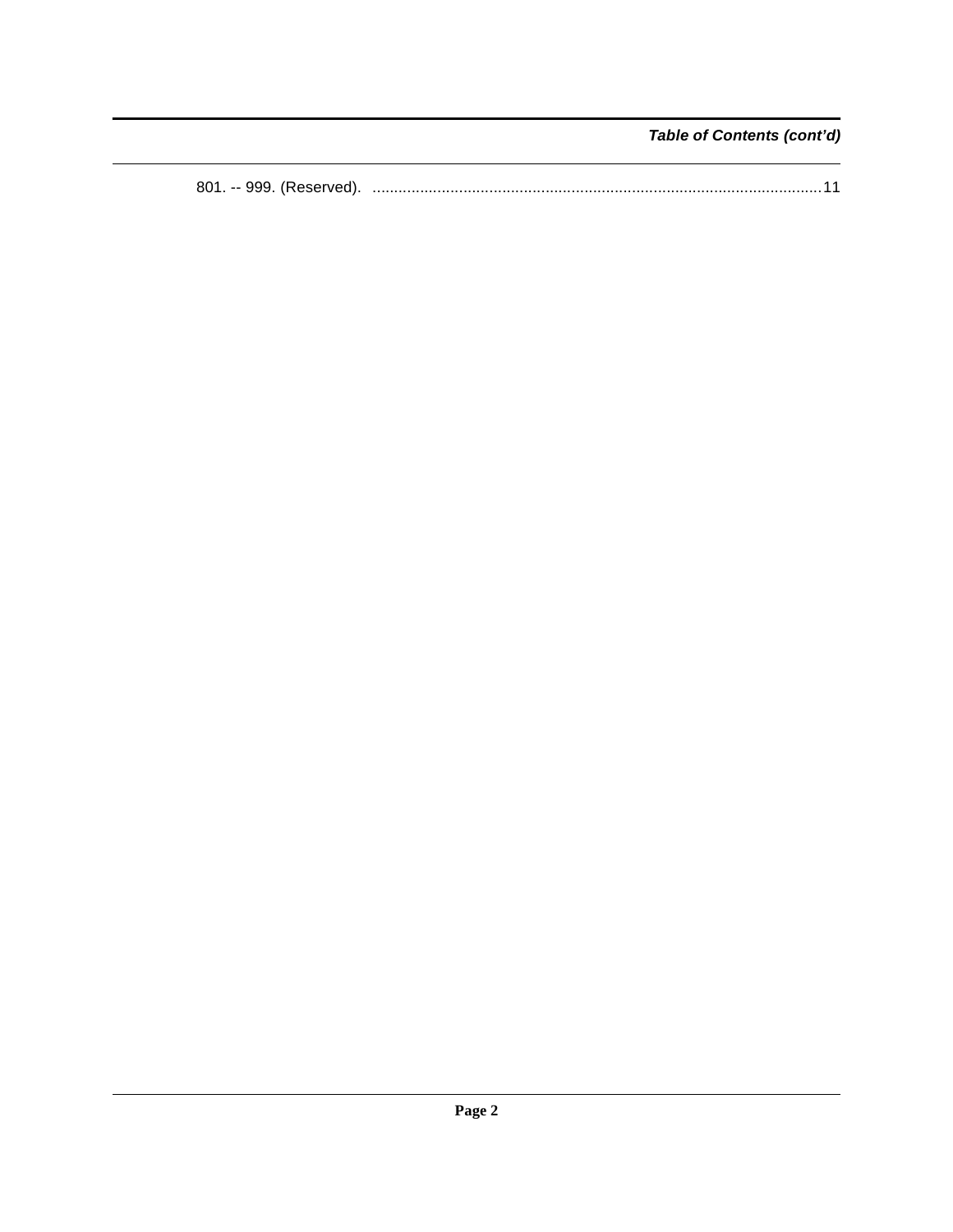### **IDAPA 24 TITLE 01 CHAPTER 01**

# **IDAPA 24 - BUREAU OF OCCUPATIONAL LICENSES**

# **24.01.01 - RULES OF THE BOARD OF ARCHITECTURAL EXAMINERS**

### <span id="page-2-2"></span><span id="page-2-1"></span><span id="page-2-0"></span>**000. LEGAL AUTHORITY (RULE 0).**

These rules are hereby prescribed and established pursuant to the authority vested in the Board of Architectural Examiners by the provisions of Section 54-312, Idaho Code. (7-1-93) Examiners by the provisions of Section 54-312, Idaho Code.

### <span id="page-2-3"></span>**001. TITLE AND SCOPE (RULE 1).**

These rules shall be cited as IDAPA 24.01.01, "Rules of the Board of Architectural Examiners". (7-1-93)

### <span id="page-2-4"></span>**002. WRITTEN INTERPRETATIONS (RULE 2).**

The board may have written statements that pertain to the interpretation of the rules of this chapter. Such interpretations, if any, are available for public inspection and copying at cost in the main office of the Bureau of Occupational Licenses. (3-15-02) Occupational Licenses.

### <span id="page-2-5"></span>**003. ADMINISTRATIVE APPEALS (RULE 3).**

Administrative appeals shall be governed by the Administrative Procedure Act, Title 67, Chapter 52, Idaho Code.

(3-15-02)

### <span id="page-2-6"></span>**004. INCORPORATION BY REFERENCE (RULE 4).**

The document titled 2001-2002 NCARB Handbook for Interns and Architects, dated July 2001, referenced in Subsection 250.01, is herein incorporated by reference. The document titled NCARB Rules of Conduct as published by the National Council of Architectural Registration Boards, Dated July 2001, referenced in Section 750, is hereby incorporated by reference. All documents incorporated by reference can be obtained at the office of the Bureau and on the Board web site.

### <span id="page-2-7"></span>**005. ADDRESS OF THE IDAHO BOARD OF ARCHITECTURAL EXAMINERS (RULE 5).**

[The office of the Board of Architectural Examiners is located within the Bureau of Occupational Licenses, Owyhee](http://www2.state.id.us/ibol/arc) Plaza, 1109 Main Street, Suite 220, Boise, Idaho 83702. The phone number of the Board is (208) 334-3233. The Board's FAX number is (208) 334-3945. The Board's e-mail address is ibol@ibol.state.id.us. The Board's official web site is at www2.state.id.us/ibol/arc.

### <span id="page-2-8"></span>**006. PUBLIC RECORDS (RULE 6).**

The records associated with the Board of Architectural Examiners are subject to the provisions of the Idaho Public<br>Records Act, Title 9, Chapter 3, Idaho Code. (3-15-02) Records Act, Title 9, Chapter 3, Idaho Code.

<span id="page-2-9"></span>**007. -- 009. (RESERVED).**

### <span id="page-2-10"></span>**010. DEFINITIONS (RULE 10).**

<span id="page-2-13"></span>**01. Board**. The Board of Architectural Examiners as prescribed in Section 54-312, Idaho Code.

(7-1-93)

**02.** Bureau. The Bureau of Occupational Licenses as prescribed in Sections 54-605 and 67-2602, Idaho Code. (3-15-02) Idaho Code. (3-15-02)

<span id="page-2-11"></span>**011. -- 099. (RESERVED).**

<span id="page-2-15"></span><span id="page-2-12"></span>**100. ORGANIZATION (RULE 100).**

<span id="page-2-14"></span>**01. Organization Of The Board**. At the last meeting of each year, the Board shall organize and elect from its members a Chairman and Vice Chairman, who shall assume the duties of their respective offices immediately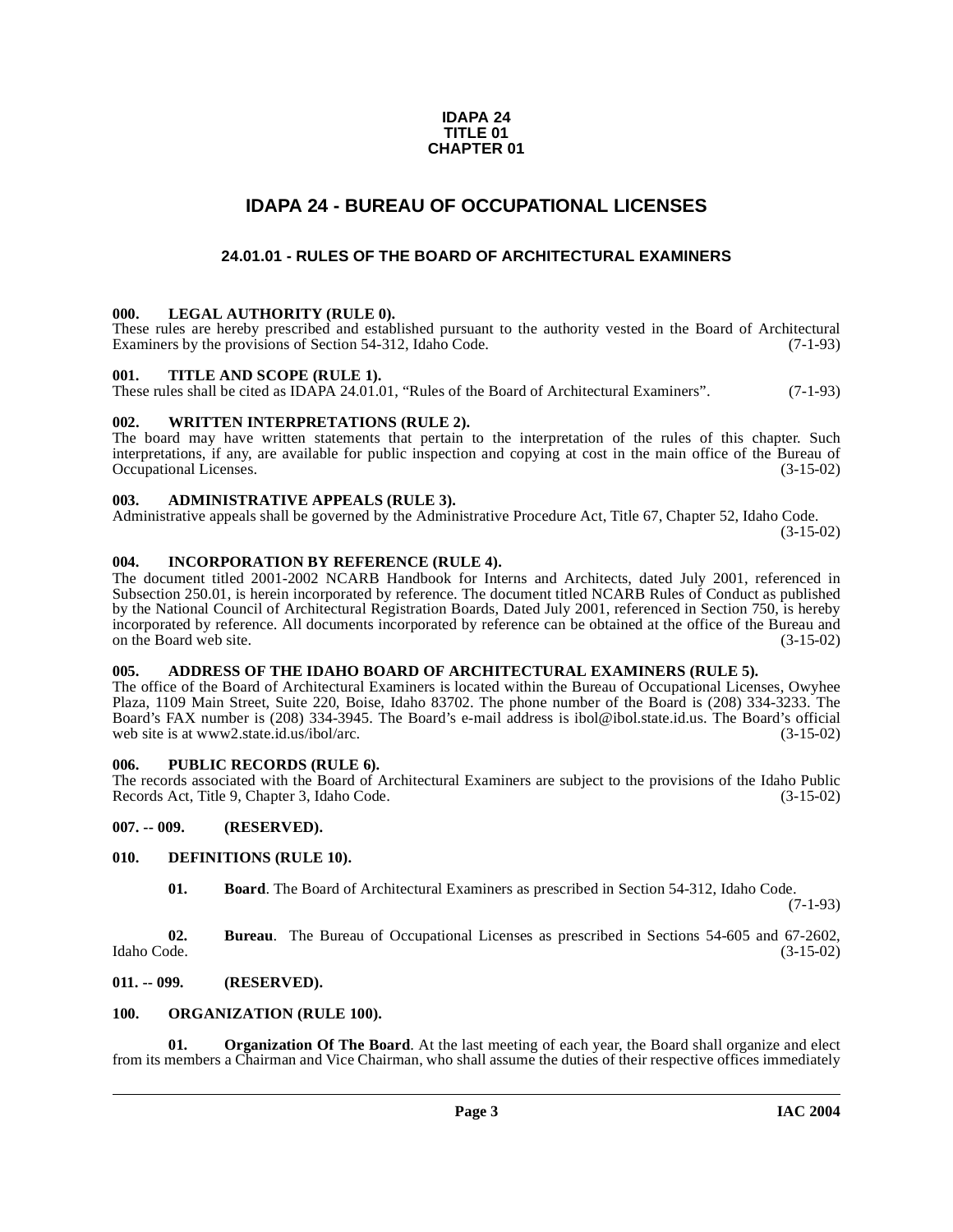upon such selection. (3-15-02)

**Bureau of Occupational Licenses** 

# <span id="page-3-8"></span>**02. Board Members And Duties**. (7-1-93)

**a.** Chairman. The Chairman shall be a voting member of the Board, and when present preside at all meetings, appoint with the consent of the Board, all committees, and shall otherwise perform all duties pertaining to the office of Chairman. The Chairman shall be an ex-officio member of all committees. (7-1-93) the office of Chairman. The Chairman shall be an ex-officio member of all committees.

**b.** Vice Chairman. The Vice Chairman shall, in the absence or incapacity of the Chairman exercise the duties and possess all the powers of the Chairman. (7-1-93)

**c.** Bureau Chief. The Chief of the Bureau of Occupational Licenses shall act as an agent of the Board and shall be the official keeper of all records of the Board. The Bureau shall provide such services as may be authorized by Section 26, Title 67, Idaho Code, and as defined under contract between the Bureau and the Board.

 $(3-15-02)$ 

### <span id="page-3-0"></span>**101. -- 149. (RESERVED).**

### <span id="page-3-13"></span><span id="page-3-1"></span>**150. PROCEDURES AND DUTIES (RULE 150).**

<span id="page-3-12"></span>**01. Meetings**. The Board shall meet at least four (4) times annually at such times and places as designated by the Board or the Chairman of the Board. Special meetings may be held at the call of the Chairman, and all members shall be notified in writing, thereof. (7-1-98) all members shall be notified in writing, thereof.

<span id="page-3-17"></span>**02. Voting**. A quorum shall be four Board members. A majority vote of Board members present shall be considered the action of the Board as a whole. Any motion before the Board shall fail on a tie vote. (7-1-97)

### <span id="page-3-2"></span>**151. -- 199. (RESERVED).**

### <span id="page-3-11"></span><span id="page-3-3"></span>**200. FEES (RULE 200).**

Fees for Examinations and Licensure. (7-1-93)

<span id="page-3-10"></span>**01. Fees For Examination**. Examination fees will be as established by the National Council of Architectural Registration Boards (NCARB). (7-1-97)

**a.** Processing Fee. Applicants for licensing by examination must submit a twenty-five dollar (\$25) processing fee.  $(7-1-98)$ 

<span id="page-3-7"></span>**02.** Annual Renewal Fee. Annual renewal fee - Seventy-five dollars (\$75). (7-1-93)

<span id="page-3-9"></span>**03.** Endorsement Fee. Endorsement Fee - One hundred fifty dollars (\$150). (7-1-93)

<span id="page-3-16"></span><span id="page-3-15"></span>**04. Reinstatement Fees**. Reinstatement fees are as provided in Section 67-2614, Idaho Code.

(7-1-98)

**05.** Refund Of Fees. No refund of fees shall be made to any person who has paid such fees for on for examination, or reexamination, licensure, or reinstatement of license. (7-1-98) application for examination, or reexamination, licensure, or reinstatement of license.

### <span id="page-3-4"></span>**201. -- 249. (RESERVED).**

### <span id="page-3-14"></span><span id="page-3-5"></span>**250. QUALIFICATIONS OF APPLICANTS (RULE 250).**

<span id="page-3-6"></span>**01. ARE Applicants**. All applicants for the Architectural Registration Examination (ARE) shall possess the minimum qualifications required by the 2001-2002 NCARB Handbook for Interns and Architects, dated July 2001, where such Handbook for Interns and Architects does not conflict with Idaho law. All applicants for the ARE must have completed the Intern Development Program (IDP) requirements. (3-15-02)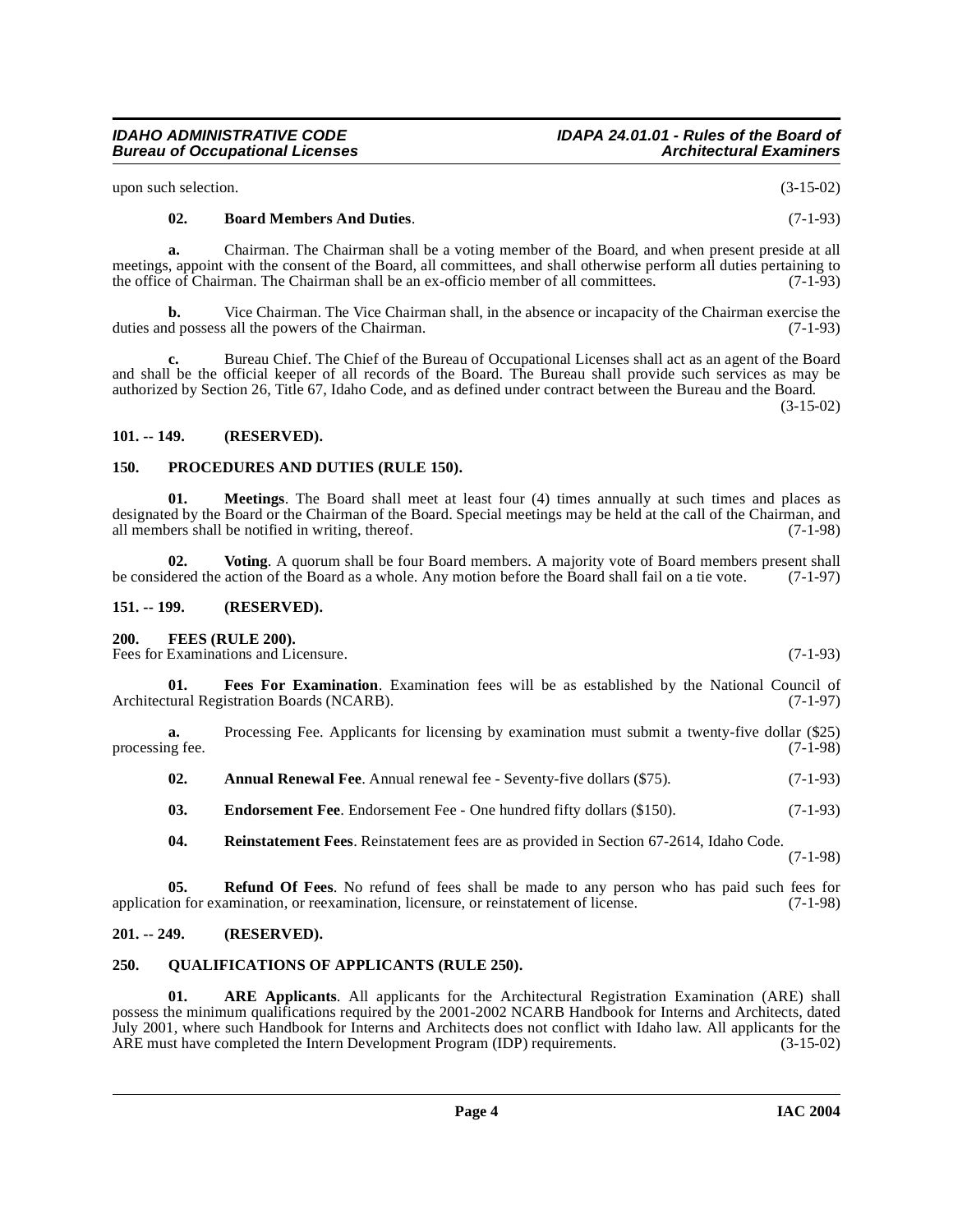# **IDAHO ADMINISTRATIVE CODE IDAPA 24.01.01 - Rules of the Board of**

<span id="page-4-3"></span>**02. Experience In Lieu Of Degree Applicants**. The Board may allow an applicant without an architecture degree to sit for the architecture examination upon determining that such applicant has attained the knowledge and skill approximating that attained by graduation from an accredited architecture curriculum including the submission of a record of eight (8) years or more of experience in architecture work of a character deemed satisfactory by the Board. Two (2) years of eight (8) or more years of experience may be accepted if determined that such experience is directly related to architecture under the direct supervision of a registered engineer (practicing as a structural, civil, mechanical or electrical engineer in the field of building construction) or a registered landscape architect. At least six (6) years of such experience must be obtained while working under the direct supervision of a licensed architect. (3-15-02)

### <span id="page-4-0"></span>**251. – 299. (RESERVED).**

### <span id="page-4-1"></span>**300. APPLICATION (RULE 300).**

### <span id="page-4-5"></span><span id="page-4-2"></span>**01. Licensure By Examination**. (7-1-93)

**a.** Application for examination shall be made on the uniform application form adopted by the Board shed to the application by the Bureau.  $(3-15-02)$ and furnished to the applicant by the Bureau.

**b.** Applicants shall furnish all information required by the uniform application form and shall include the following:  $(3-15-02)$ 

i. Certified transcript of all subjects and grades received for all college courses taken. (7-1-93)

ii. If graduated from a college or university, furnish certification of graduation and a certified t of all work completed. (7-1-93) transcript of all work completed.

iii. Furnish statement or statements, of all actual architectural or other applicable experience signed by the person under whose supervision the work was performed, giving kind and type of work done, together with dates of employment. (7-1-93)

iv. A recent passport photograph taken within the previous year for identification purposes. (3-30-01)

v. In addition to the above required information, an applicant having credits or a degree or degrees from any college or university shall furnish the Board a certified statement from each above institution stating by what accrediting group, if any, such credits or degree or degrees are accredited. (7-1-93) what accrediting group, if any, such credits or degree or degrees are accredited.

**c.** Application shall not be reviewed by the Board until all required information is furnished and the required fee is paid. (3-15-02)

**d.** To be considered by the Board, properly completed applications must be received by the Bureau at ty (30) days prior to the first day of the month in which the Board will meet. (3-15-02) least thirty (30) days prior to the first day of the month in which the Board will meet.

### <span id="page-4-4"></span>**02. Licensure By Endorsement - Blue Cover**. (7-1-97)

**a.** General requirements. Application shall be accompanied by a current blue cover dossier compiled by the NCARB certifying that the applicant has satisfactorily passed the standard NCARB examinations, or NCARB authorized equivalent and shall include letters, transcripts, and other documents substantiating all statements relative to education and experience made in said application as required by the Board. (7-1-97) to education and experience made in said application as required by the Board.

**b.** Seismic knowledge requirements for endorsement applicants. Each applicant for license under endorsement to practice architecture in the state of Idaho shall submit evidence of his skill and knowledge in seismic design and such evidence shall be submitted and signed by the applicants acknowledged before a notary public, and shall contain one of the following statements: (7-1-97)

i. "I have passed the examinations in Building Construction and Structural Design of the Western Conference of State Architectural Registration Boards in June 1963 or since and/or the NCARB in 1965 or since."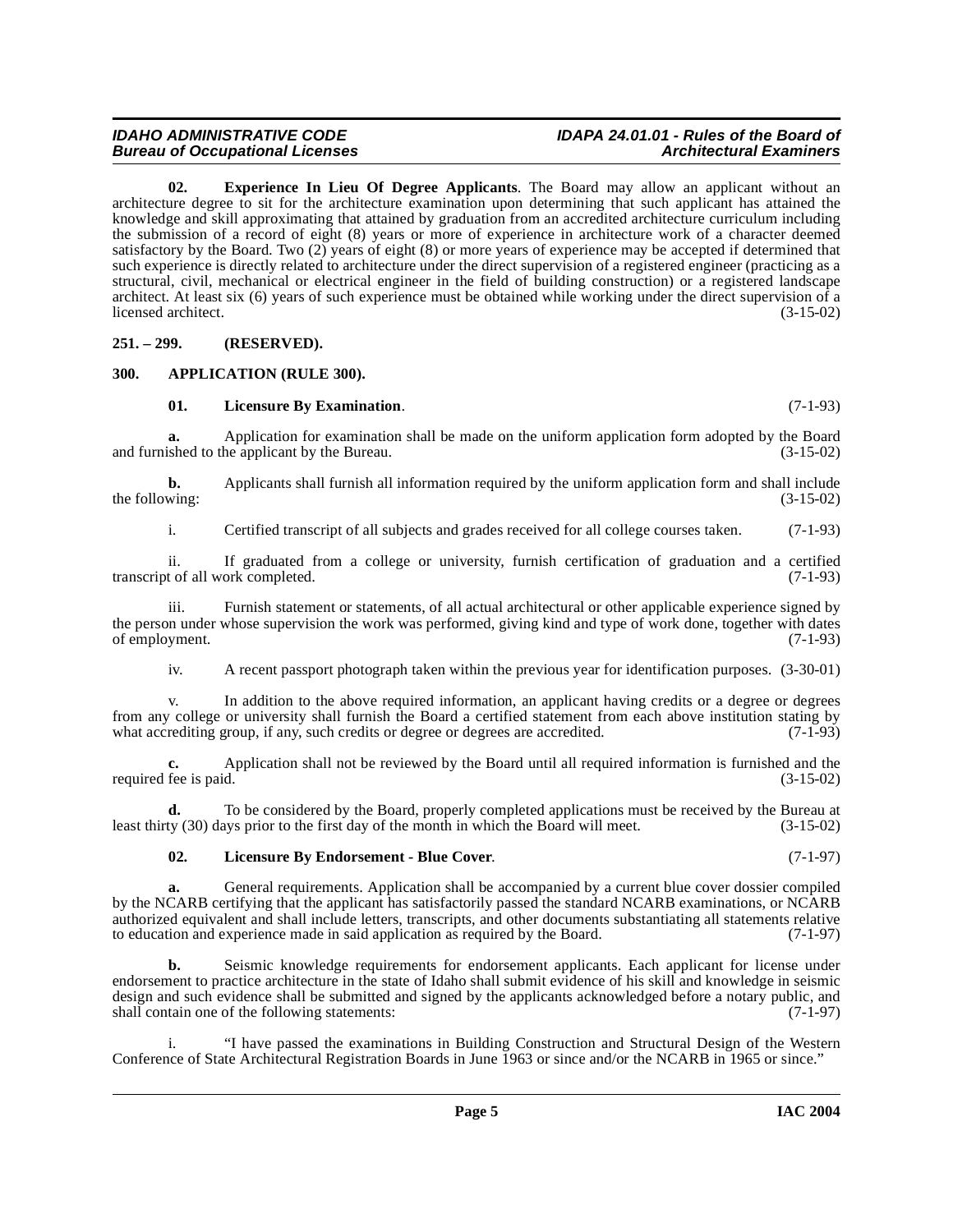### (7-1-97)

ii. "I am registered in the State of \_\_\_\_\_\_\_\_\_\_\_in 20\_\_\_, where competence in seismic was a requirement for registration since  $\qquad \qquad$  20.  $\qquad$ " (7-1-93)

iii. Certification of the successful completion of the seismic seminar approved by the National ince of Architectural Registration Boards. (7-1-93) Conference of Architectural Registration Boards.

**c.** All applicants shall attach to their statement a certification from the State architectural registration agency of the cited state attesting the adequacy of the cited seismic examination. (7-1-93)

# <span id="page-5-2"></span>**03. Licensure By Endorsement - Equivalency**. (7-1-97)

**a.** Application shall be made on the uniform application form adopted by the Board and furnished to the applicant by the Bureau.  $(3-15-02)$ 

**b.** Applicant shall comply with all requirements set forth in Subsections 300.01, 300.02.b.i., (7-1-97)  $300.02 \text{ b.}$ ii.,  $300.02 \text{ h.}$ iii., and  $300.02 \text{ c.}$ 

**c.** Applicant shall provide proof of holding a current and valid license issued by another state, a licensing authority recognized by the Board. (7-1-97)

**d.** Applicant shall provide proof of satisfactorily passing the NCARB examinations or NCARB ed equivalent examination, as determined by the Board. (7-1-97) authorized equivalent examination, as determined by the Board.

### <span id="page-5-0"></span>**301. -- 349. (RESERVED).**

### <span id="page-5-3"></span><span id="page-5-1"></span>**350. REGISTRATION EXAMINATION (RULE 350).**

The Board, having found that the content and methodology of the ARE prepared by NCARB is the most practicable and effective examination to test an applicant's qualifications for registration, adopts the ARE as the single, written and/or electronic examination for registration of architects in this state, and further adopts the following rules with respect thereto: (7-1-97)

**01. When Taken**. The Board will cause the ARE, prepared by NCARB, to be administered to all applicants eligible, in accordance with the requirements of the Board, by their training and education to be examined for registration on dates scheduled by the NCARB. The Board shall cause repeat divisions of the ARE to be administered to qualified candidates on such dates as are scheduled by the NCARB. (7-1-98)

| 02.  | <b>Content.</b> The ARE comprises nine (9) divisions as follows: | $(7-1-93)$ |
|------|------------------------------------------------------------------|------------|
| а.   | Division A - PRE-DESIGN.                                         | $(7-1-98)$ |
| - b. | Division B - SITE PLANNING.                                      | $(7-1-98)$ |
|      |                                                                  |            |

i. Candidates who have not passed both Division B Written and Graphic prior to computerized ARE<br>d to take Site Planning. (7-1-98) will need to take Site Planning.

**c.** Division C - BUILDING PLANNING and BUILDING TECHNOLOGY. (7-1-98)

i. Candidates who have not passed Division C prior to computerized ARE need to take both Building Technology. (7-1-98) Planning and Building Technology.

| - d. -       | Division D/F - GENERAL STRUCTURES.      | $(7-1-98)$ |
|--------------|-----------------------------------------|------------|
| $_{\rm e}$   | Division E - LATERAL FORCES.            | $(7-1-98)$ |
| $\mathbf{f}$ | Division G - MECHANICAL AND ELECTRICAL. | $(7-1-98)$ |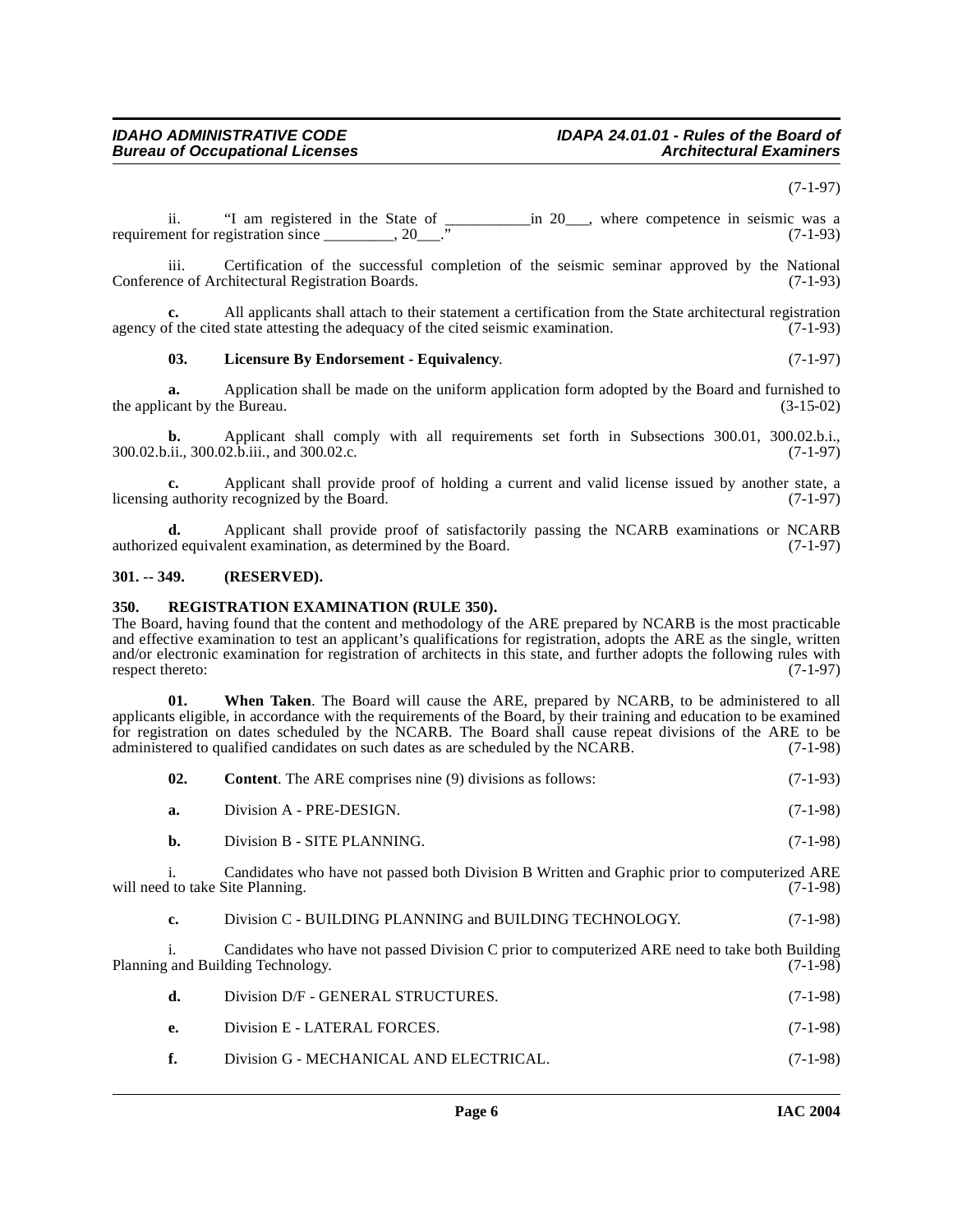- **g.** Division H MATERIALS AND METHODS. (7-1-98)
- <span id="page-6-4"></span>**h.** Division I - CONSTRUCTION DOCUMENTS AND SERVICES. (7-1-98)

**03. Grading**. The ARE shall be graded in accordance with the methods and procedures recommended by the NCARB. To achieve a passing grade on the ARE, an applicant must receive a passing grade in each division. Grades from the individual division may not be averaged. Applicants will have unlimited opportunities to retake division which they fail. The Board shall accept passing grades of computer administered divisions of the ARE as satisfying the requirements for said division(s) when such examinations are administered as prescribed by the NCARB regardless of the date of the examination or location in which the examination took place. (7-1-93)

<span id="page-6-8"></span>**04. Transfer Credits**. Except as indicated at Subsection 350.02, above, applicants who had passed portions of the previous registration examinations (Professional Examination - Section A, Professional Examination - Section B, and Qualifying Test) will receive the transfer credits set forth below and need only take those divisions of ARE for which no transfer credit has been received. To be eligible for transfer credits for any portion of the Professional Examination - Section B, the applicant must have passed three (3) parts of that examination in one (1) sitting, in or after December, 1980.

NOTE: Since the history and theory of architecture is incorporated into all divisions of the ARE, no credit will be given for having passed the Oualifying Test - Section A. History. (7-1-98) given for having passed the Qualifying Test - Section A, History.

| а.                    | For previous examinations passed credits go to the following ARE divisions: | $(7-1-93)$ |
|-----------------------|-----------------------------------------------------------------------------|------------|
| $\overline{1}$ .      | Professional Examination - Section B, Parts I and II -- Division A.         | $(7-1-93)$ |
| $\ddot{\mathbf{i}}$ . | Professional Examination - Section A, (Design/Site) -- Divisions B and C.   | $(7-1-93)$ |

- iii. Professional Examination Section B, Part III -- Divisions D, E, F, G, and H. (7-1-93)
- iv. Qualifying Test Section B -- Divisions D, E and F. (7-1-93)
- v. Qualifying Test Section D -- Division G. (7-1-93)
- vi. Qualifying Test Section C -- Division H. (7-1-93)
- vii. Professional Examination Section B, Part IV -- Division I. (7-1-93)

**b.** Applicants without an accredited professional degree in architecture must, in all cases, pass Divisions D, E, F,  $\hat{G}$  and H of the ARE if they have not passed equivalent portions of the Qualifying Test: even though the applicant may have passed the professional Examination - Section B, Part III. (7-1-93) though the applicant may have passed the professional Examination - Section B, Part III.

**c.** Applicants without an accredited professional degree in architecture must in all cases, pass Division A of the ARE if they have not passed Section A of the Qualifying Test: even though the applicant may have passed the Professional Examination - Section B, Parts I and II. (7-1-93) passed the Professional Examination - Section B, Parts I and II.

### <span id="page-6-0"></span>**351. MISCELLANEOUS REQUIREMENTS FOR EXAMINATION (RULE 351).**

<span id="page-6-6"></span><span id="page-6-5"></span><span id="page-6-3"></span>**01. Personal Interviews**. Personal interviews may be administered at the option of the Board. (7-1-93)

# <span id="page-6-1"></span>**352. -- 374. (RESERVED).**

### <span id="page-6-2"></span>**375. ARCHITECTURAL INTERN (RULE 375).**

An individual may represent themselves as an architectural intern only under the following conditions: (3-15-02)

<span id="page-6-7"></span>**01. Supervision**. Each architectural intern shall be employed by and work under the direct supervision ho licensed architect. (3-15-02) of an Idaho licensed architect.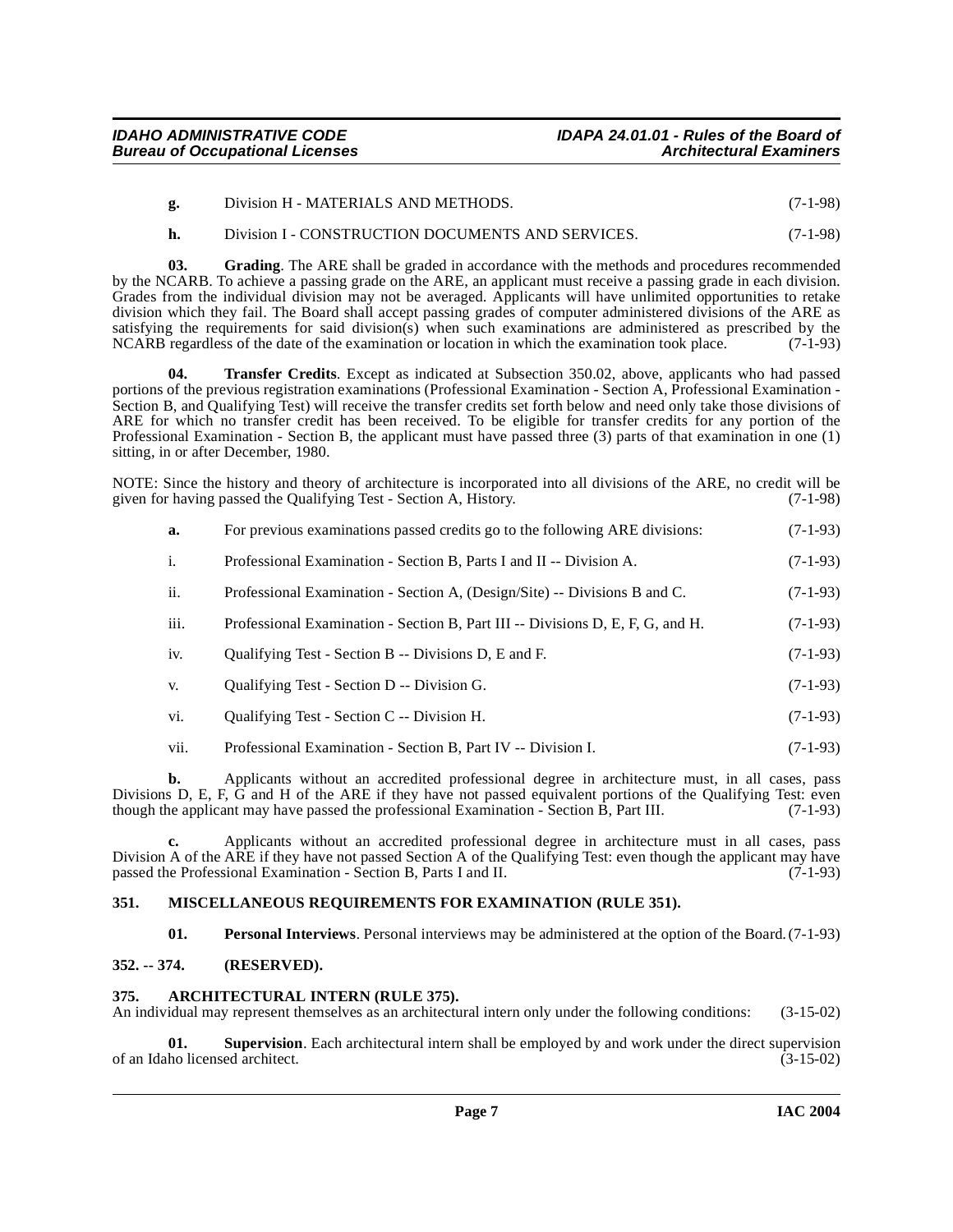**02. IDP Enrollment**. Each architectural intern shall be enrolled in the National Council of Architectural Registration Board's (NCARB) Intern Development Program (IDP) and shall maintain a record in good standing. (3-15-02) standing.  $(3-15-02)$ 

<span id="page-7-14"></span><span id="page-7-10"></span>**03. Record**. Each architectural intern shall possess either: (3-15-02)

**a.** A record with the NCARB establishing that IDP training units are being earned in any of the IDP settings A. B. C. D or E: or training settings  $A$ ,  $B$ ,  $C$ ,  $D$  or  $E$ ; or

<span id="page-7-15"></span><span id="page-7-13"></span>**b.** A record establishing completion of all IDP training regulations as specified by NCARB. (3-15-02)

**04. Prohibitions**. An architectural intern shall not sign or seal any architectural plan, specification, or other document. An architectural intern shall not engage in the practice of architecture except under the direct supervision of an Idaho licensed architect. (3-15-02)

**05. Registration**. Each architectural intern shall register with the Board on forms provided by the Bureau of Occupational Licenses that shall include the names and addresses of their employer, IDP supervisor, and  $IDP$  mentor.  $(3-15-02)$ 

### <span id="page-7-0"></span>**376. -- 399. (RESERVED).**

### <span id="page-7-11"></span><span id="page-7-1"></span>**400. MISCELLANEOUS REQUIREMENTS (RULE 400).**

<span id="page-7-12"></span>**01. Practice Of Architecture**. Idaho Law prohibits the practice of architecture by any unlicensed r firm for any reason. (7-1-93) person or firm for any reason.

<span id="page-7-8"></span>**02. Corporations.** Corporations organized to do general business in the state of Idaho may not practice ure in the state of Idaho. (7-1-93) architecture in the state of Idaho.

<span id="page-7-9"></span>**03. Firm Names**. Firm names incorporating the use of names of unlicensed individuals are considered on of Section 54-310, Idaho Code. (7-1-93) in violation of Section 54-310, Idaho Code.

### <span id="page-7-2"></span>**401. -- 409. (RESERVED).**

### <span id="page-7-3"></span>**410. USE OF AN ARCHITECT'S SEAL (RULE 410).**

An architect's seal shall be placed on all technical submissions prepared personally by the architect or prepared by his staff under the architect's direction and personal supervision. An architect shall only seal those documents prepared by another licensed professional where the architect has both control over and detailed professional knowledge of the work or matters contained in said document. Nothing in this rule shall limit an architect's responsibility to the owner for the work of other licensed professionals to the extent established by contract between the owner and architect.

 $(4-5-00)$ 

# <span id="page-7-4"></span>**411. -- 449. (RESERVED).**

# <span id="page-7-7"></span><span id="page-7-5"></span>**450. CONTINUING EDUCATION (RULE 450).**

In order to protect the public health and safety and promote the public welfare, the Board has adopted the following rules for continuing education.

<span id="page-7-6"></span>**01. Continuing Education Requirement**. Each Idaho licensed architect must successfully complete a minimum of eight (8) hours of continuing education in architectural health, safety and welfare annually for license renewal. (3-20-04)

**a.** Each licensee shall submit to the Board a license renewal application form, together with the required fees, certifying by signed affidavit that compliance with the annual CE requirements have been met during the previous twelve (12) months. The Board may conduct such continuing education audits and require verification of attendance as deemed necessary to ensure compliance with the CE requirements. (3-20-04) attendance as deemed necessary to ensure compliance with the CE requirements.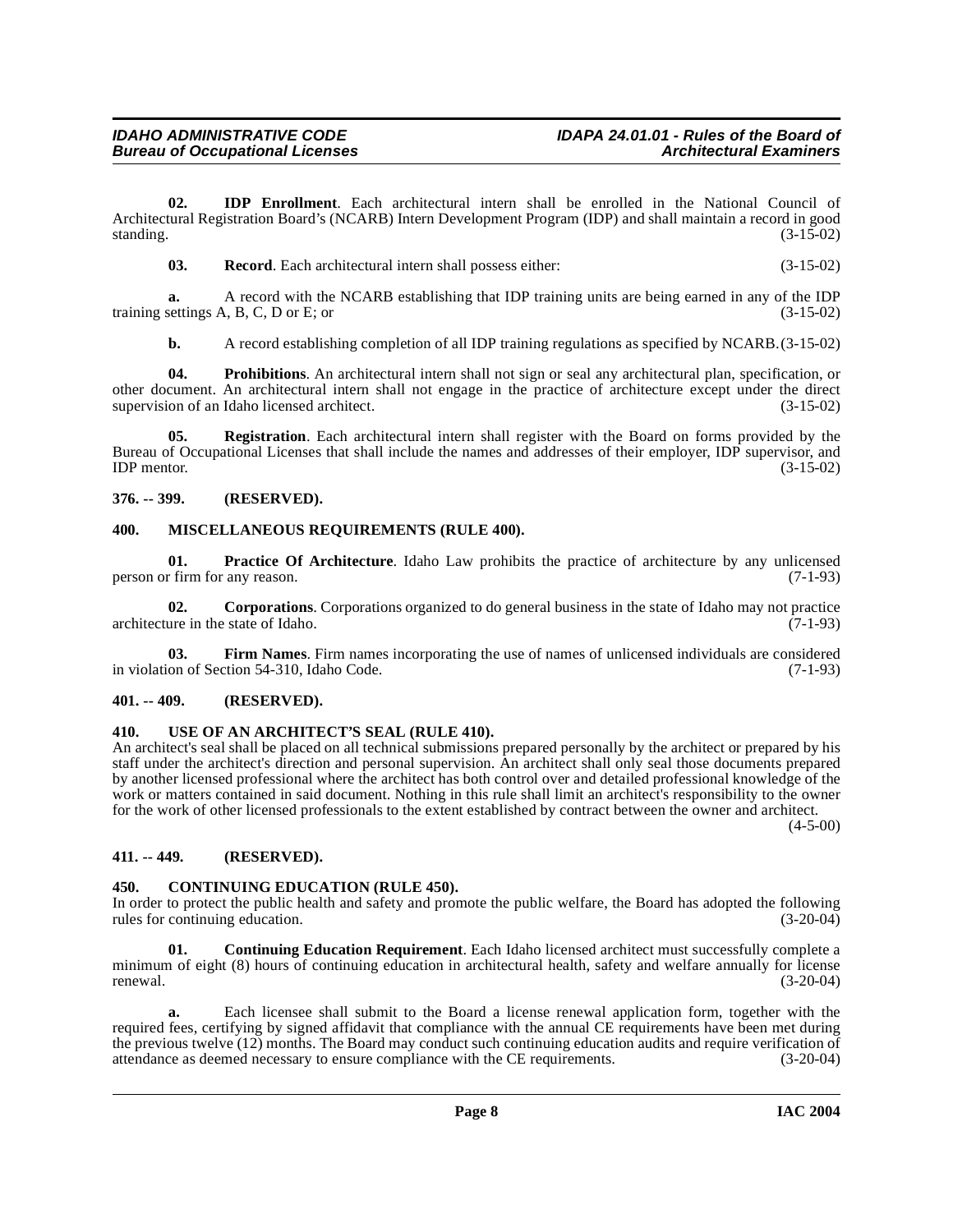**b.** A licensee shall be considered to have satisfied their CE requirements for the first renewal of their initial license. Licensees who have failed to meet the annual continuing education requirement may petition the Board for additional time to complete their continuing education requirements. (3-20-04)

**c.** Prior to reinstatement of a license lapsed, canceled or otherwise non-renewed for less than five (5)years, the applicant shall provide proof of attendance consisting of eight (8) hours of continuing education for each year the license was lapsed. A license lapsed, canceled or otherwise not renewed for more than five (5) years may be reinstated in accordance with Section 67-2614. Idaho Code. (3-20-04) reinstated in accordance with Section 67-2614, Idaho Code.

**d.** A licensee may carryover a maximum of eight (8) hours of continuing education to meet the next ntinuing education requirement. (3-20-04) year's continuing education requirement.

**e.** One (1) continuing education hour shall be equal to one (1) learning unit, as determined by the American Institute of Architects, or one (1) clock hour of education, as determined by the Board. (3-20-04)

<span id="page-8-0"></span>**02. Architectural Health, Safety And Welfare Requirement**. To qualify for continuing education, a course must involve architectural health, safety and welfare, which generally relates to the structural integrity or unimpairedness of a building or building sites and includes the following subject areas: (3-20-04)

**a.** Architectural planning and pre-design, accessibility, acoustics, building design, code of ethics, codes, acts, laws and rules governing the practice of architecture, construction administration, construction laws, construction functions, materials, methods and systems, environmental issues, energy efficiency, asbestos, lead based paint, toxic emissions, environmental analysis and environmental issues of building materials and systems, fire, building fire codes, flames spread, smoke contribution, explosives, fire safety systems, fire detection alarm standards, insurance issues, interior design, material use, functions and features, materials systems, roofing, waterproofing, wall systems, mechanical, plumbing and electrical system concepts, materials and methods, security of buildings, natural hazards related to building design, earthquakes, high wind and floods, preservation, renovation, restoration and adaptive reuse and sustainable design, site and soil analysis, site design, specification writing, structural issues, survey methods and techniques, and such other subjects as determined by the Board. (3-20-04) survey methods and techniques, and such other subjects as determined by the Board.

**03. Approved Credit**. Continuing education courses must be in the subject of architectural health, safety and welfare and be presented by: (3-20-04)

**a.** Providers approved by the National Architectural Accreditation Board (NAAB) schools of (3-20-04) architecture; or

**b.** Providers approved by the National Council of Architect Registration Board (NCARB); or

(3-20-04)

**c.** Providers approved by the American Institute of Architects (AIA); or (3-20-04)

**d.** Providers as otherwise approved by the Board. All requests for approval or pre-approval of continuing education credits must be made to the Board in writing and must be accompanied by a statement that includes the name of the instructor or instructors, his or her qualifications, the date, time and location of the course, the specific agenda for the course, the number of continuing education hours requested, and a statement of how the course is believed to be in the nature of architectural health, safety and welfare. (3-20-04)

<span id="page-8-2"></span>**04. Verification Of Attendance**. It shall be necessary for each licensee to maintain verification of attendance by securing authorized signatures or other documentation from the course instructors or sponsoring institution substantiating any and all hours attended by the licensee. This verification shall be maintained by the licensee for a period of three (3) years and provided to the Board upon request of the Board or its agent. (3-20-04)

<span id="page-8-1"></span>**05. Failure To Fulfill The Continuing Education Requirements**. The license will not be renewed for those licensees who fail to certify or otherwise provide acceptable documentation of meeting the CE requirements. Licensees who make a false attestation regarding compliance with the CE requirements shall be subject to disciplinary action by the Board. (3-20-04) disciplinary action by the Board.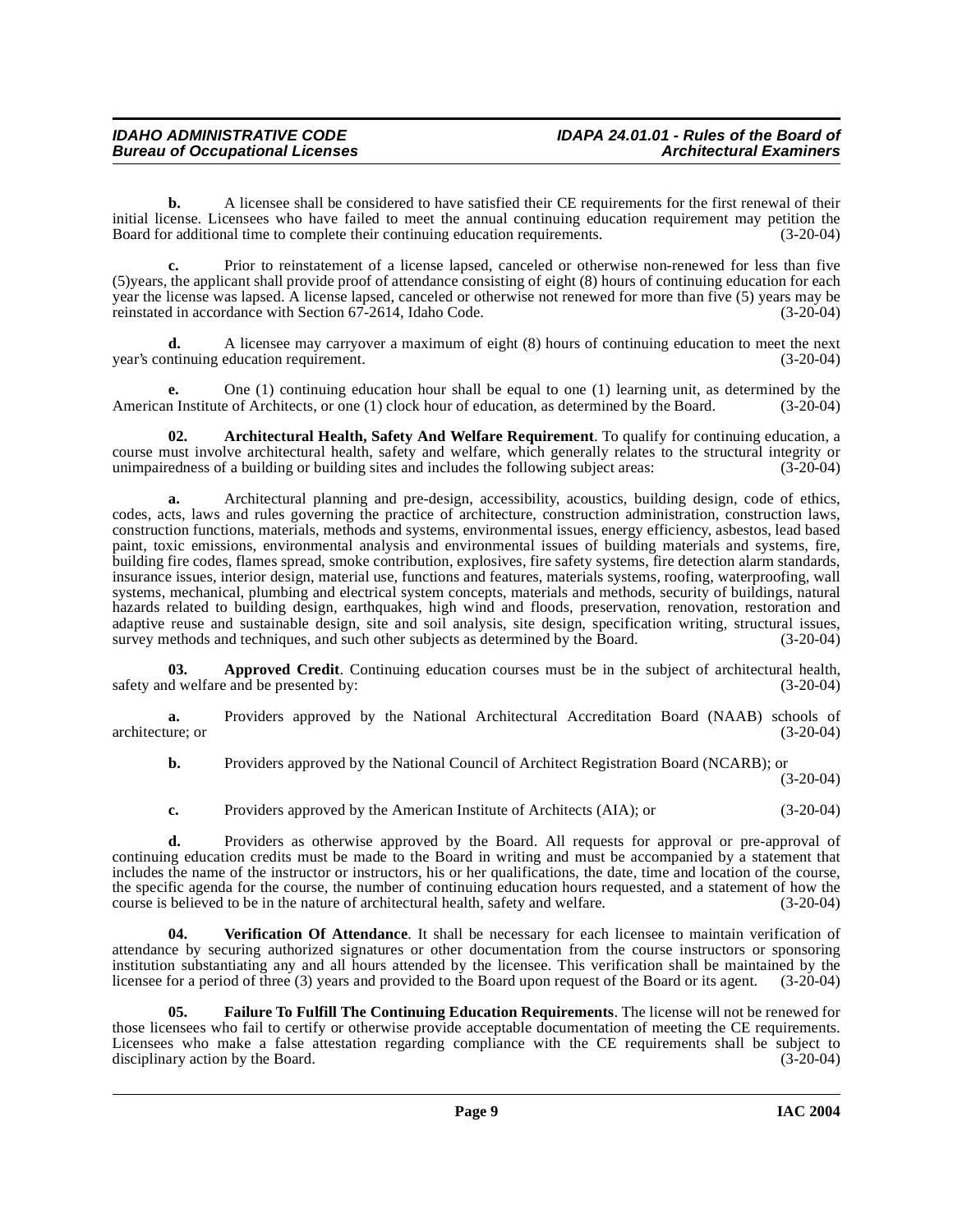**06.** Exemptions. A licensed architect shall be deemed to have complied with the CE requirements if the licensee attests in the required affidavit that for not less than ten (10) months of the preceding one (1) year period<br>of licensure, the architect has met one (1) of the following criteria:<br>(3-20-04) of licensure, the architect has met one  $(1)$  of the following criteria:

**a.** Has served honorably on active duty in the military service (exceeding ninety (90) consecutive (3-20-04) days). (3-20-04)

**b.** Is a resident of another jurisdiction recognized by the Board having a continuing professional education requirement for registration as an architect and has complied with all requirements of that state or district for practice therein. (3-20-04)

**c.** Is a government employee working as an architect and assigned to duty outside the United States.  $(3-20-04)$ 

**d.** Special Exemption. The Board shall have authority to make exceptions for reasons of individual hardship, including health (certified by a medical doctor) or other good cause. The architect must provide any information requested by the Board to assist in substantiating hardship cases. This exemption is granted at the sole discretion of the Board. (3-20-04)

### <span id="page-9-0"></span>**451. -- 499. (RESERVED).**

### <span id="page-9-6"></span><span id="page-9-1"></span>**500. AFFILIATION (RULE 500).**

<span id="page-9-7"></span>**01. Board Is An Active Member Of The Western Conference Of The Architectural Registration Boards**. This Board by approved resolution and payment of the proper fees by the proper authority is an active member of the Western Conference of the Architectural Registration Boards. The Board shall designate one or more delegates from the Board to attend the annual meeting of the Western Conference and approve payment of the expenses of the delegate or delegates by the state of Idaho in accordance with the law. (7-1-93) expenses of the delegate or delegates by the state of Idaho in accordance with the law.

<span id="page-9-4"></span>**02. Administration Of Construction Contracts**. Under Section 54-309, paragraph 1-c, "Practice of Architecture," Section 54-305, paragraph 1-f, Grounds for Discipline, the words "Administration of Construction Contracts," in accordance with current knowledge and usage in the profession means "Administration of the Contract" as defined in the relevant Contract for Construction or Owner-Architect Agreement as published by the American Institute of Architects. (4-5-00) American Institute of Architects.

### <span id="page-9-2"></span>**501. -- 549. (RESERVED).**

### <span id="page-9-9"></span><span id="page-9-3"></span>**550. INTERPRETATIONS (RULE 550).**

The following interpretation of Laws relating to Architecture in Idaho Code are hereby made by the Board. (7-1-93)

<span id="page-9-11"></span>**01. Reference To Building**. Under Section 54-309, reference to any building wherein the safeguarding of life, health, and property is concerned means any building which public or private sector of population may use or any building into which the public or private sector of the population is invited either as spectators, visitor, student, guest, or employee, or any building where the private or public sector of the population conducts business. (7-1-93)

<span id="page-9-5"></span>**02. Administration Of Construction Contracts**. Under Section 54-309, paragraph 1-c, "Practice of Architecture," Section 54-305, paragraph 1-f, Grounds for Discipline, the words "Administration of Construction Contracts", in accordance with current knowledge and usage in the profession means "Administration of the Contract" as defined in the relevant Contract for Construction or Owner-Architect Agreement as published by the American Institute of Architects.

**03. Professional Standards**. Under Section 54-305, an architect shall be completely objective and truthful in all professional reports, statements, or testimony and shall include therein all relevant and pertinent information known to him.

<span id="page-9-10"></span><span id="page-9-8"></span>**04. Direct Supervision**. Direct supervision is that degree of supervision by a licensed architect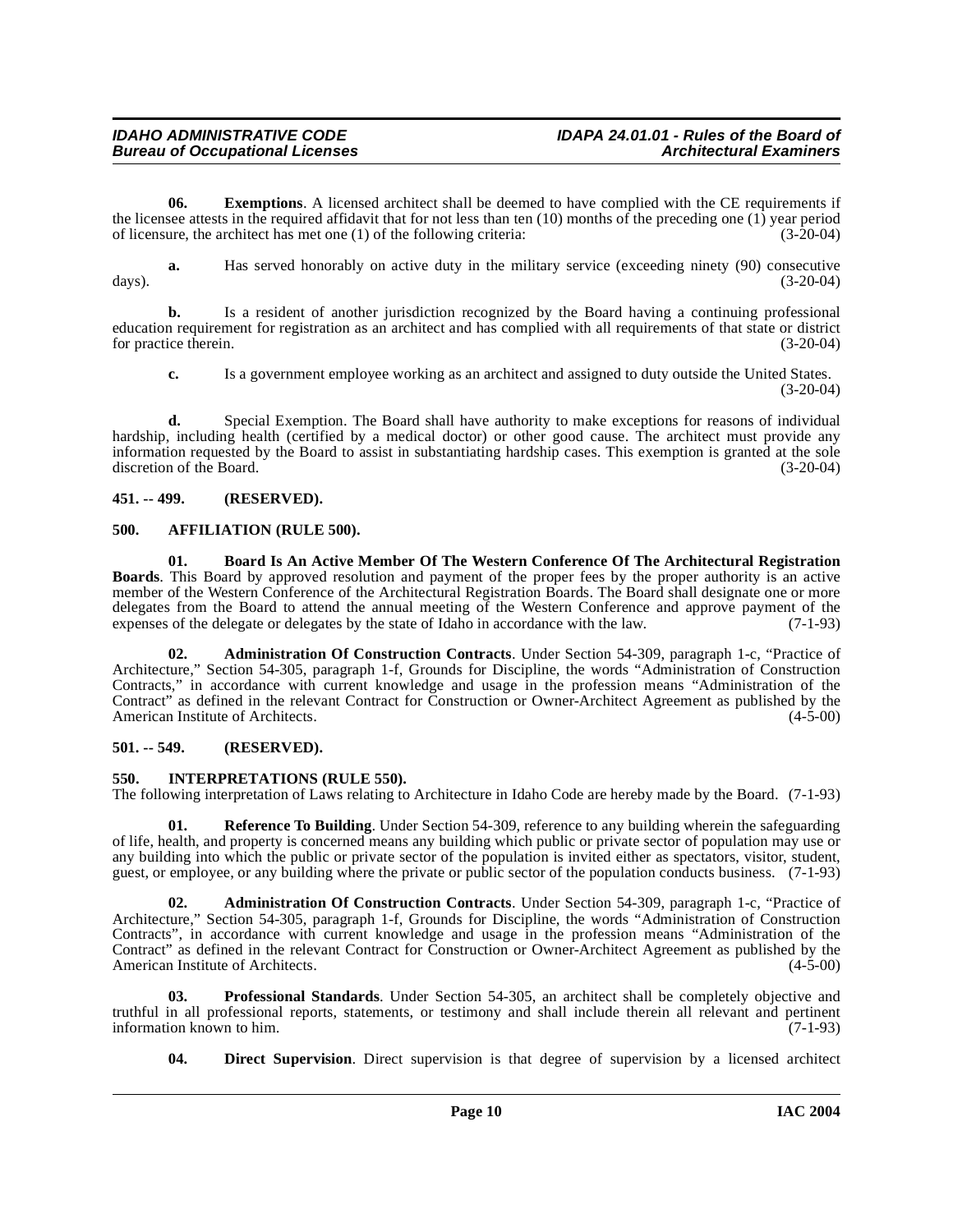overseeing the work of another whereby the architect has both control over, and detailed professional knowledge of, the work prepared under his or her supervision. The primary contract or agreement for the project must be between the architect of record and the entity for which architectural services are provided, not between the person being supervised and the entity for which the services are provided.  $(7-1-98)$ 

### <span id="page-10-0"></span>**551. -- 599. (RESERVED).**

### <span id="page-10-12"></span><span id="page-10-1"></span>**600. LEGAL ADVICE (RULE 600).**

All legal advice shall be furnished the Board by the Office of the Attorney General of the State of Idaho or such legal advice may be furnished by private legal counsel with the approval of the Board.  $(7-1-93)$ 

### <span id="page-10-2"></span>**601. -- 699. (RESERVED).**

### <span id="page-10-3"></span>**700. RULES OF PROCEDURE UNDER THE ADMINISTRATIVE PROCEDURE ACT (RULE 700).**

All procedures available under the Board of Architects shall be those adopted by the Bureau of Occupational Licenses.  $(7-1-93)$ 

### <span id="page-10-4"></span>**701. -- 749. (RESERVED).**

### <span id="page-10-10"></span><span id="page-10-5"></span>**750. CODE OF ETHICS (RULE 750).**

<span id="page-10-13"></span>**01. Rules Of Conduct**. The NCARB Rules of Conduct are hereby adopted as the Code of Ethics for all ensed architects. (3-15-02) Idaho licensed architects.

<span id="page-10-14"></span>**02. Violation Of The Code Of Ethics**. The Board will take action against a licensee under Section 54- 305 (h), Idaho Code, who is found in violation of the Code of Ethics. (7-1-93)

### <span id="page-10-11"></span><span id="page-10-6"></span>**751. COSTS AND FEES IN DISCIPLINARY PROCEEDING (RULE 751).**

The Board may order a licensed architect to pay the costs and fees incurred by the Board in the investigation or prosecution of the licensee for violation of Section 54-305(1)(a)(i), Idaho Code.  $(3-18-99)$ 

### <span id="page-10-7"></span>**752. -- 799. (RESERVED).**

### <span id="page-10-8"></span>**800. RULEMAKING HISTORY PRIOR TO JULY 1, 1993 (RULE 800).**

ADOPTED DECEMBER 29, 1989 EFFECTIVE JANUARY 18, 1990 ADOPTED BY EMERGENCY NOVEMBER 2, 1990 EFFECTIVE APRIL 4, 1991 ADOPTED BY EMERGENCY MARCH 1, 1991 EFFECTIVE JUNE 4, 1991 SUPERSEDING ALL PREVIOUS RULES (7-1-93)

<span id="page-10-9"></span>**801. -- 999. (RESERVED).**